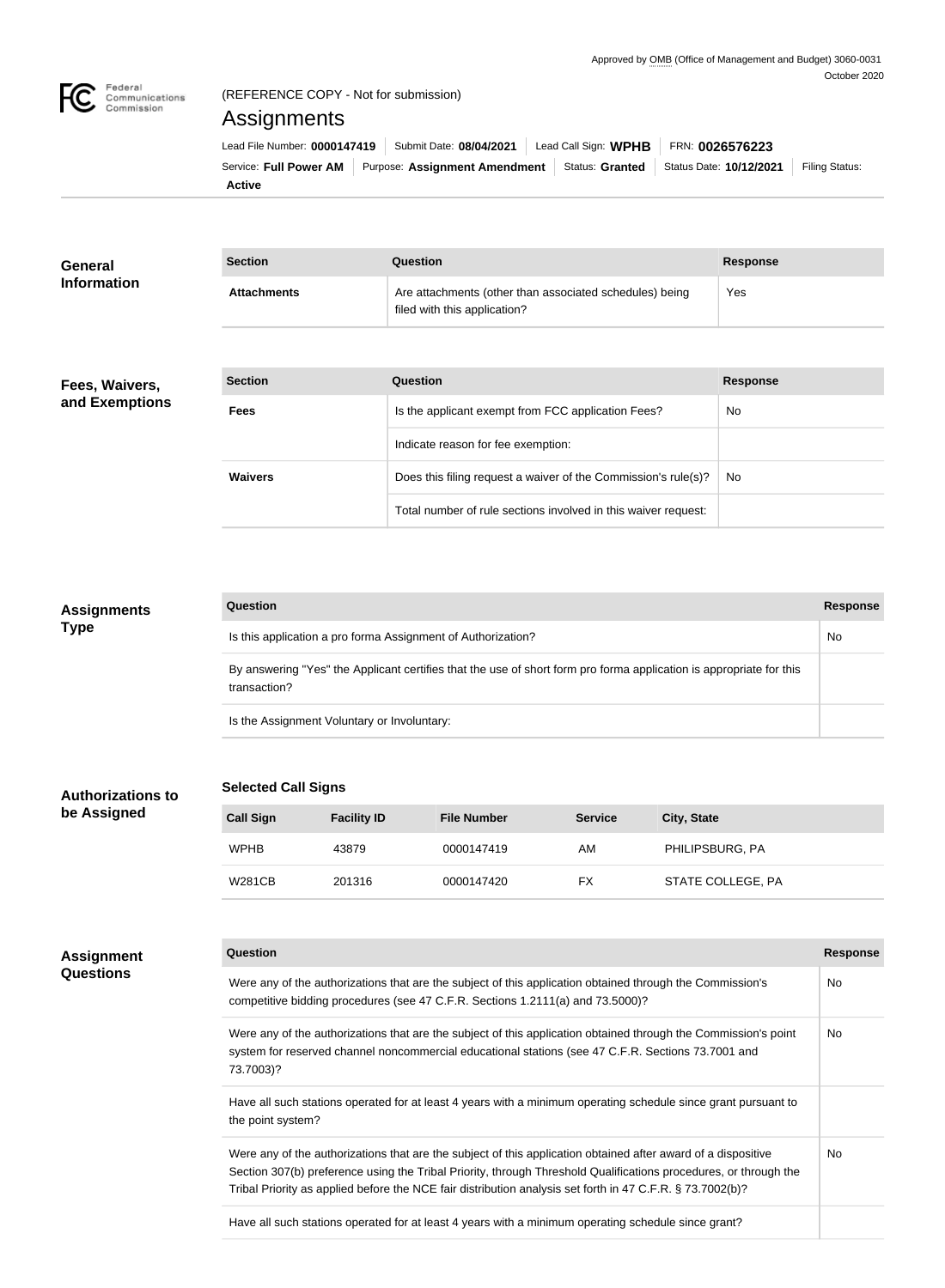| Do both the assignor and assignee qualify for the Tribal Priority in all respects?                                                                                                                                                                                                                                                                                                                                                    |
|---------------------------------------------------------------------------------------------------------------------------------------------------------------------------------------------------------------------------------------------------------------------------------------------------------------------------------------------------------------------------------------------------------------------------------------|
| LPFM Licenses Only: Has it been at least 18 months since the initial construction permit for the LPFM station<br>was granted?                                                                                                                                                                                                                                                                                                         |
| LPFM Licenses Only: Does the assignment of the LPFM authorization satisfy the consideration restrictions of 47<br>CFR Section $73.865(a)(1)?$                                                                                                                                                                                                                                                                                         |
| LPFM Licenses Only: Were any of the LPFM authorizations that are subject to this application obtained through<br>the Commission's point system for low power FM stations (see 47 CFR Section 73.872)?                                                                                                                                                                                                                                 |
| If yes to question above, have all such LPFM stations operated for at least four years since grant pursuant to the<br>point system?" (options – Y/N. If Yes, nothing further required. No requires attachment as follows) "If no to new<br>sub question, list pertinent authorizations in an Exhibit and include in the Exhibit a showing that the transaction is<br>consistent with the requirements of 47 CFR Section 73.865(a)(3). |

#### **Assignor Information**

## **Assignor Name, Type, and Contact Information**

| <b>Assignor</b>                              | <b>Type</b> | <b>Address</b>                                                                    | <b>Phone</b>          | <b>Email</b>                  | <b>FRN</b> |
|----------------------------------------------|-------------|-----------------------------------------------------------------------------------|-----------------------|-------------------------------|------------|
| <b>TWILIGHT</b><br><b>BROADCASTING, INC.</b> | Corporation | Robert Lowe<br>113 PENNY LANE<br>NEW FREEDOM, PA<br>17349<br><b>United States</b> | +1 (717) 877-<br>6087 | RLOWE63778@AOL.<br><b>COM</b> | 0028107852 |

**Assignor Contact Representatives (1)**

| <b>Contact Name</b>                                     | <b>Address</b>                                                                                         | <b>Phone</b>      | Email              | <b>Contact Type</b>  |
|---------------------------------------------------------|--------------------------------------------------------------------------------------------------------|-------------------|--------------------|----------------------|
| <b>Carrie A Ward</b><br>Legal Counsel<br>Earp Cohn P.C. | Carrie Ann Ward<br>Earp Cohn PC<br>20 Brace Rd 4th FI<br>Cherry Hill, NJ 08034<br><b>United States</b> | +1 (856) 354-7700 | cward@earpcohn.com | Legal Representative |

| Assignor Legal<br><b>Certifications</b> | <b>Section</b>                                           | Question                                                                                                                                                                                                                                                                                                                                                                                                                               | <b>Response</b> |
|-----------------------------------------|----------------------------------------------------------|----------------------------------------------------------------------------------------------------------------------------------------------------------------------------------------------------------------------------------------------------------------------------------------------------------------------------------------------------------------------------------------------------------------------------------------|-----------------|
|                                         | <b>Agreements for Sale</b><br><b>Transfer of Station</b> | Assignor certifies that:<br>(i) it has placed in Assignor's public inspection file(s) and<br>submitted to the Commission as an Exhibit to this<br>application copies of all agreements for the assignment<br>/transfer of the station(s);<br>(ii) these documents embody the complete and final<br>understanding between Assignor and Assignee; and<br>(iii) these agreements comply fully with the Commission's<br>rules and policies | No              |
|                                         |                                                          | If the transaction is involuntary, the Assignor certifies that<br>court orders or other authorizing documents have been<br>issued and that it has placed in the licensee's/permittee's<br>public inspection file(s) and submitted to the Commission<br>copies of such court orders or other authorizing documents.                                                                                                                     |                 |
|                                         | <b>Other Authorizations</b>                              | Please upload an attachment detailing the call signs,<br>locations, and facility identifiers of all other broadcast<br>stations in which assignor or any party to the application has<br>an attributable interest.                                                                                                                                                                                                                     |                 |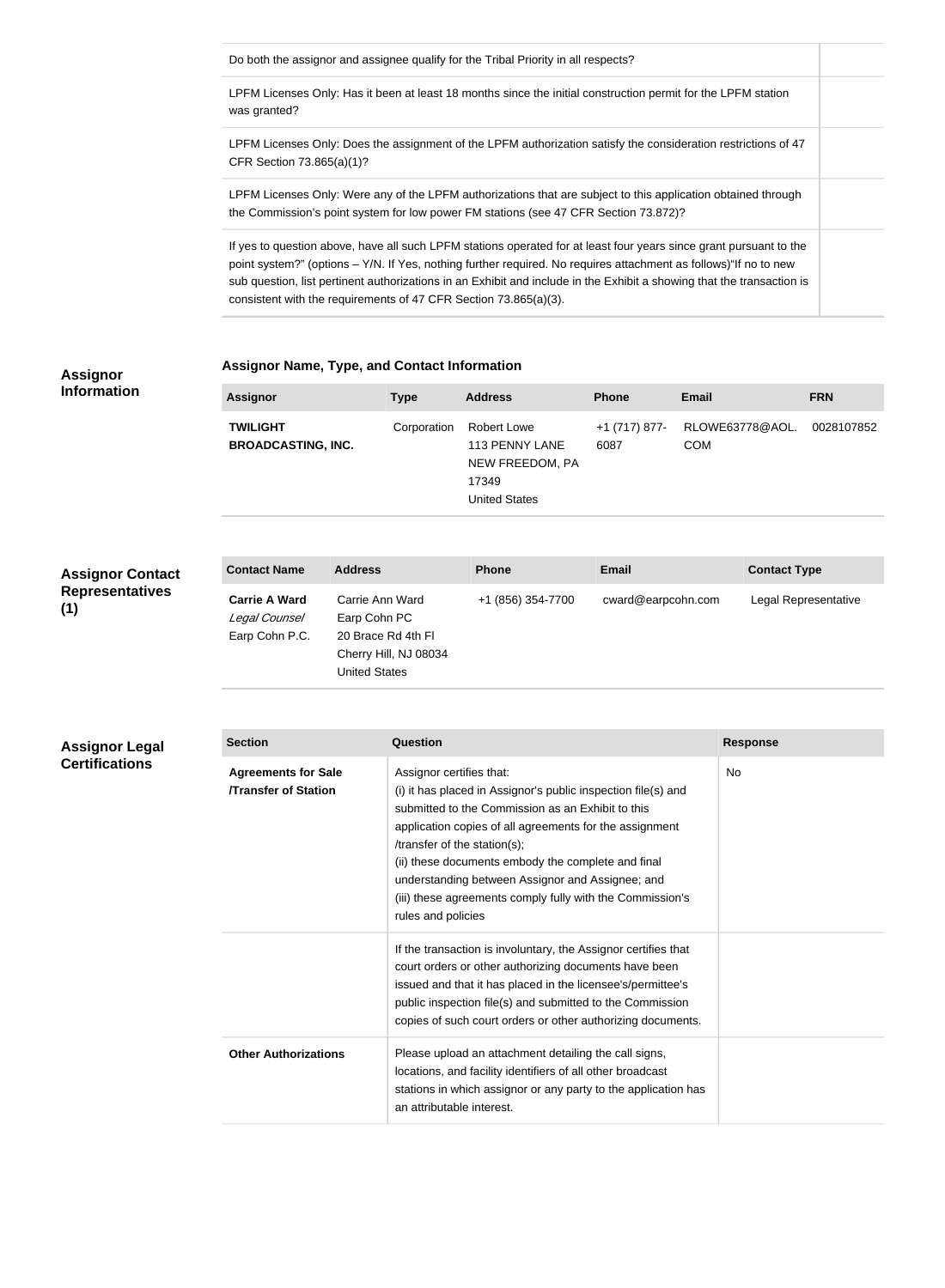| <b>Character Issues</b>                            | Assignor certifies that neither licensee/permittee nor any<br>party to the application has or has had any interest in, or<br>connection with:<br>(a) any broadcast application in any proceeding where<br>character issues were left unresolved or were resolved<br>adversely against the applicant or any party to the<br>application or<br>(b) any pending broadcast application in which character<br>issues have been raised                                                 | Yes |
|----------------------------------------------------|----------------------------------------------------------------------------------------------------------------------------------------------------------------------------------------------------------------------------------------------------------------------------------------------------------------------------------------------------------------------------------------------------------------------------------------------------------------------------------|-----|
| <b>Adverse Findings</b>                            | Assignor certifies that, with respect to the Assignor and each<br>party to the application, no adverse finding has been made,<br>nor has an adverse final action been taken by any court or<br>administrative body in a civil or criminal proceeding brought<br>under the provisions of any law related to any of the<br>following: any felony; mass media-related antitrust or unfair<br>competition; fraudulent statements to another governmental<br>unit; or discrimination. | Yes |
| <b>Local Public Notice</b>                         | Assignor certifies that it has or will comply with the public<br>notice requirements of 47 C.F.R. Section 73.3580.                                                                                                                                                                                                                                                                                                                                                               | Yes |
| <b>Auction Authorization</b>                       | Assignor certifies that more than five years have passed<br>since the issuance of the construction permit for the station<br>being assigned, where that permit was acquired in an<br>auction through the use of a bidding credit or other special<br>measure.                                                                                                                                                                                                                    | N/A |
| <b>Anti-Discrimination</b><br><b>Certification</b> | Assignor certifies that neither licensee/permittee nor any<br>party to the application have violated the Commission's<br>prohibition against discrimination on the basis of race, color,<br>religion, national origin or sex in the sale of commercially<br>operated AM, FM, TV, Class A TV or international broadcast<br>stations.                                                                                                                                              | Yes |

#### **Assignee Information**

## **Assignee Name, Type, and Contact Information**

| <b>Assignee</b>                       | <b>Type</b>                         | <b>Address</b>                                                                                | <b>Phone</b>          | <b>Email</b>                     | <b>FRN</b> |
|---------------------------------------|-------------------------------------|-----------------------------------------------------------------------------------------------|-----------------------|----------------------------------|------------|
| Lightner<br><b>Communications LLC</b> | <b>Limited Liability</b><br>Company | Matthew Lightner<br>1771 Beaver<br>Dam Road<br>Claysburg, PA<br>16625<br><b>United States</b> | $+1(814)$<br>239-2323 | matt@lightnerelectronics.<br>com | 0026576223 |

| <b>Section</b>                          | Question                                                                                                                                                                                                                                                                                                                                                                                                                                                                                                 | <b>Response</b> | <b>File Number</b> |
|-----------------------------------------|----------------------------------------------------------------------------------------------------------------------------------------------------------------------------------------------------------------------------------------------------------------------------------------------------------------------------------------------------------------------------------------------------------------------------------------------------------------------------------------------------------|-----------------|--------------------|
| <b>Radio Station Applicants</b><br>Only | If the station(s) being assigned is noncommercial<br>educational or LPFM, the Assignee certifies that the<br>Commission had previously granted a broadcast application,<br>identified here by file number, that found this Assignee<br>qualified as a noncommercial educational entity with a<br>qualifying educational program, and that the Assignee will<br>use the station(s) to advance a program similar to that the<br>Commission has found qualifying in the Assignee's previous<br>application. | N/A             |                    |

| <b>Assignee Contact</b><br><b>Representatives</b> | <b>Contact</b> |
|---------------------------------------------------|----------------|
| 71 N                                              |                |

| <b>Contact Name</b> | Address | <b>Phone</b> | <b>Email</b> | Type |
|---------------------|---------|--------------|--------------|------|
|                     |         |              |              |      |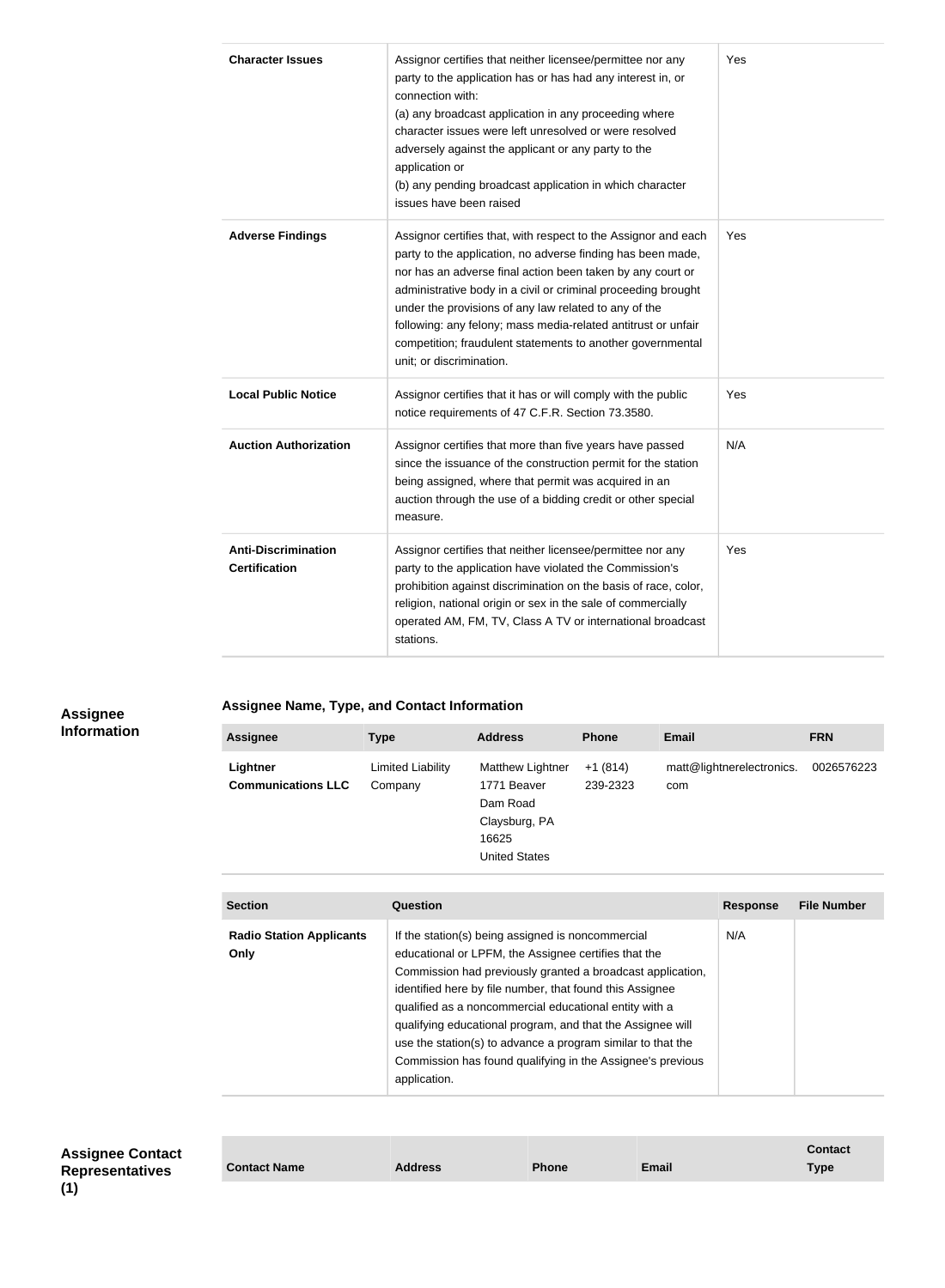|                                                | <b>Matthew Lightner</b><br><b>Lightner Communications</b><br><b>LLC</b> |                                                                                                            | Road            | Matthew Lightner<br>1771 Beaver Dam<br>Claysburg, PA 16625<br><b>United States</b>                                                                                                                                               |       | +1 (814) 239-<br>2323             |              | matt@lightnerelectronics.<br>com |    |                                                                                                                              | Owner                                                                  |
|------------------------------------------------|-------------------------------------------------------------------------|------------------------------------------------------------------------------------------------------------|-----------------|----------------------------------------------------------------------------------------------------------------------------------------------------------------------------------------------------------------------------------|-------|-----------------------------------|--------------|----------------------------------|----|------------------------------------------------------------------------------------------------------------------------------|------------------------------------------------------------------------|
| <b>Changes in</b>                              | <b>Party Name</b>                                                       | <b>Citizenship</b>                                                                                         | <b>Address</b>  | Phone                                                                                                                                                                                                                            | Email | <b>Interest Before Assignment</b> |              |                                  |    |                                                                                                                              | <b>Interest After Assignment</b>                                       |
| Interest (0)                                   |                                                                         |                                                                                                            |                 |                                                                                                                                                                                                                                  |       | Empty                             |              |                                  |    |                                                                                                                              |                                                                        |
| <b>Changes in</b>                              | Question                                                                |                                                                                                            |                 |                                                                                                                                                                                                                                  |       |                                   |              |                                  |    |                                                                                                                              | <b>Response</b>                                                        |
| <b>Interest</b><br><b>Certification</b>        |                                                                         | Applicant certifies that equity and financial interests not set forth by the assignee are nonattributable. |                 |                                                                                                                                                                                                                                  |       |                                   |              |                                  |    |                                                                                                                              |                                                                        |
|                                                |                                                                         |                                                                                                            |                 |                                                                                                                                                                                                                                  |       |                                   |              |                                  |    |                                                                                                                              |                                                                        |
| <b>Parties to the</b>                          | <b>Party Name</b>                                                       |                                                                                                            |                 | <b>Citizenship Address</b>                                                                                                                                                                                                       |       | <b>Phone</b>                      | <b>Email</b> |                                  |    | <b>Positional Interest</b>                                                                                                   |                                                                        |
| <b>Application (2)</b>                         | Lightner<br>Communications<br><b>LLC</b>                                | United<br><b>States</b>                                                                                    |                 | 1771 Beaver<br>Dam Road<br>Claysburg, PA<br>16625<br><b>United States</b>                                                                                                                                                        |       | $+1(814)$<br>239-2323             | com          | matt@lightnerelectronics.        |    | <b>Positional Interest:</b><br>Citizenship:<br><b>United States</b><br>0%<br><b>Percentage of Total</b><br>Assets:<br>0%     | Proposed Assignee<br><b>Percentage of Votes:</b>                       |
|                                                | <b>Matthew Lightner</b><br>Lightner<br>Communications<br><b>LLC</b>     | United<br><b>States</b>                                                                                    |                 | 1771 Beaver<br>Dam Road<br>Claysburg, PA<br>16625<br><b>United States</b>                                                                                                                                                        |       | $+1(814)$<br>239-2323             | com          | matt@lightnerelectronics.        |    | <b>Positional Interest:</b><br>Citizenship:<br><b>United States</b><br>100%<br><b>Percentage of Total</b><br>Assets:<br>100% | Sole LLC Member of<br>Proposed Assignee<br><b>Percentage of Votes:</b> |
|                                                |                                                                         |                                                                                                            |                 |                                                                                                                                                                                                                                  |       |                                   |              |                                  |    |                                                                                                                              |                                                                        |
| <b>Parties to the</b><br><b>Application</b>    | Question                                                                |                                                                                                            |                 |                                                                                                                                                                                                                                  |       |                                   |              |                                  |    |                                                                                                                              | <b>Response</b>                                                        |
| <b>Certification</b>                           |                                                                         | Applicant certifies that equity and financial interests not set forth by the assignee are nonattributable. |                 |                                                                                                                                                                                                                                  |       |                                   |              |                                  |    |                                                                                                                              | Yes                                                                    |
|                                                |                                                                         |                                                                                                            |                 |                                                                                                                                                                                                                                  |       |                                   |              |                                  |    |                                                                                                                              |                                                                        |
| <b>Assignee Legal</b><br><b>Certifications</b> | <b>Section</b>                                                          |                                                                                                            | <b>Question</b> |                                                                                                                                                                                                                                  |       |                                   |              |                                  |    | <b>Response</b>                                                                                                              |                                                                        |
|                                                | <b>Agreements for Sale</b>                                              |                                                                                                            |                 | Assignee certifies that:<br>(a) the written agreements in the Assignee's public<br>inspection file and submitted to the Commission embody the<br>complete and final agreement for the sale or transfer of the<br>station(s); and |       |                                   |              |                                  | No |                                                                                                                              |                                                                        |

(b) these agreements comply fully with the Commission's

rules and policies.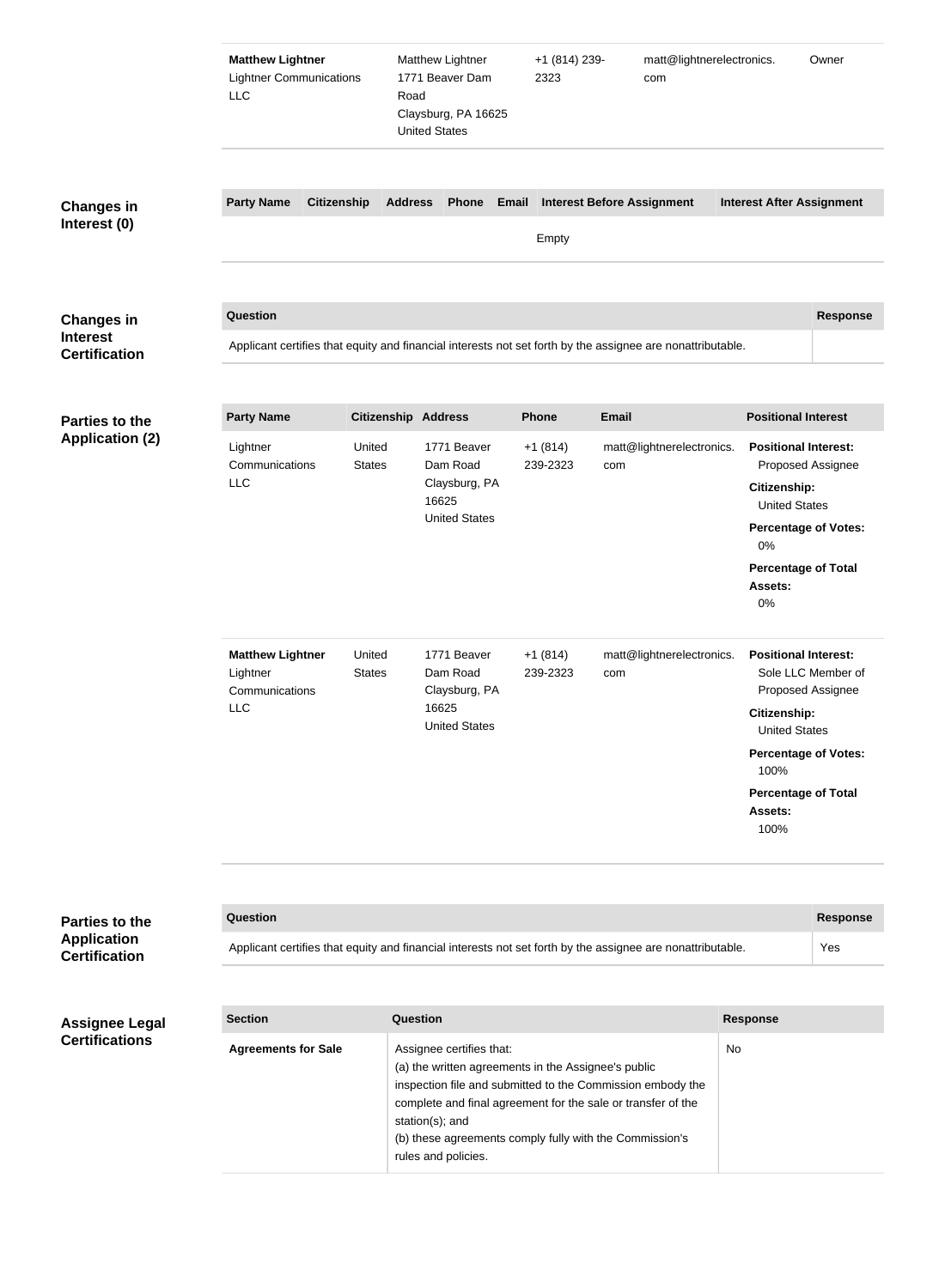| <b>Other Authorizations</b>           | Please upload an attachment detailing the call signs,<br>locations, and facility identifiers of all other broadcast<br>stations in which Assignee or any party to the application<br>has an attributable interest.                                                                                                                                                                                                                                                                                                                                                                                                                                                                                                                                                                                                                                                                                                                                  |           |
|---------------------------------------|-----------------------------------------------------------------------------------------------------------------------------------------------------------------------------------------------------------------------------------------------------------------------------------------------------------------------------------------------------------------------------------------------------------------------------------------------------------------------------------------------------------------------------------------------------------------------------------------------------------------------------------------------------------------------------------------------------------------------------------------------------------------------------------------------------------------------------------------------------------------------------------------------------------------------------------------------------|-----------|
| <b>Broadcast Incubator</b><br>Program | Is the proposed facility the subject of an incubation proposal<br>or a 'reward' waiver request under the Commission's<br><b>Broadcast Incubator Program?</b>                                                                                                                                                                                                                                                                                                                                                                                                                                                                                                                                                                                                                                                                                                                                                                                        |           |
| <b>Multiple Ownership</b>             | Is the assignee or any party to the application the holder of<br>an attributable radio joint sales agreement or an attributable<br>radio or television time brokerage agreement with the station<br>(s) subject to this application or with any other station in the<br>same market as the station(s) subject to this application?                                                                                                                                                                                                                                                                                                                                                                                                                                                                                                                                                                                                                  | <b>No</b> |
|                                       | Assignee certifies that the proposed assignment complies<br>with the Commission's multiple ownership rules.                                                                                                                                                                                                                                                                                                                                                                                                                                                                                                                                                                                                                                                                                                                                                                                                                                         | Yes       |
|                                       | Assignee certifies that the proposed assignment:<br>(1) does not present an issue under the Commission's<br>policies relating to media interests of immediate family<br>members;<br>(2) complies with the Commission's policies relating to future<br>ownership interests; and<br>(3) complies with the Commission's restrictions relating to<br>the insulation and nonparticipation of non-party investors<br>and creditors.                                                                                                                                                                                                                                                                                                                                                                                                                                                                                                                       | Yes       |
|                                       | Does the Assignee claim status as an "eligible entity," that<br>is, an entity that qualifies as a small business under the<br>Small Business Administration's size standards for its<br>industry grouping (as set forth in 13 C.F.R. § 121-201), and<br>holds<br>(1) 30 percent or more of the stock or partnership interests<br>and more than 50 percent of the voting power of the<br>corporation or partnership that will own the media outlet; or<br>(2) 15 percent or more of the stock or partnership interests<br>and more than 50 percent of the voting power of the<br>corporation or partnership that will own the media outlet,<br>provided that no other person or entity owns or controls<br>more than 25 percent of the outstanding stock or partnership<br>interests; or<br>(3) More than 50 percent of the voting power of the<br>corporation that will own the media outlet (if such<br>corporation is a publicly traded company)? | No        |
|                                       | Does this assignment include a grandfathered cluster of<br>stations?                                                                                                                                                                                                                                                                                                                                                                                                                                                                                                                                                                                                                                                                                                                                                                                                                                                                                | No        |
|                                       | Applicant certifies that it will come in compliance by<br>divesting the necessary station(s) within 12 months of the<br>consummation of this transaction to:                                                                                                                                                                                                                                                                                                                                                                                                                                                                                                                                                                                                                                                                                                                                                                                        |           |
|                                       | A) An Eligible Entity (as defined in Item 6d, above).                                                                                                                                                                                                                                                                                                                                                                                                                                                                                                                                                                                                                                                                                                                                                                                                                                                                                               |           |
|                                       | B) An Irrevocable Trust that will assign the station(s) to an<br>Eligible Entity.                                                                                                                                                                                                                                                                                                                                                                                                                                                                                                                                                                                                                                                                                                                                                                                                                                                                   |           |
|                                       | NCE Diversity of Ownership Points. Does the assignee or<br>any party to the application have an attributable interest in<br>an NCE FM or NCE TV station received through the award<br>of "diversity of ownership" points in the point system<br>analysis?                                                                                                                                                                                                                                                                                                                                                                                                                                                                                                                                                                                                                                                                                           | No        |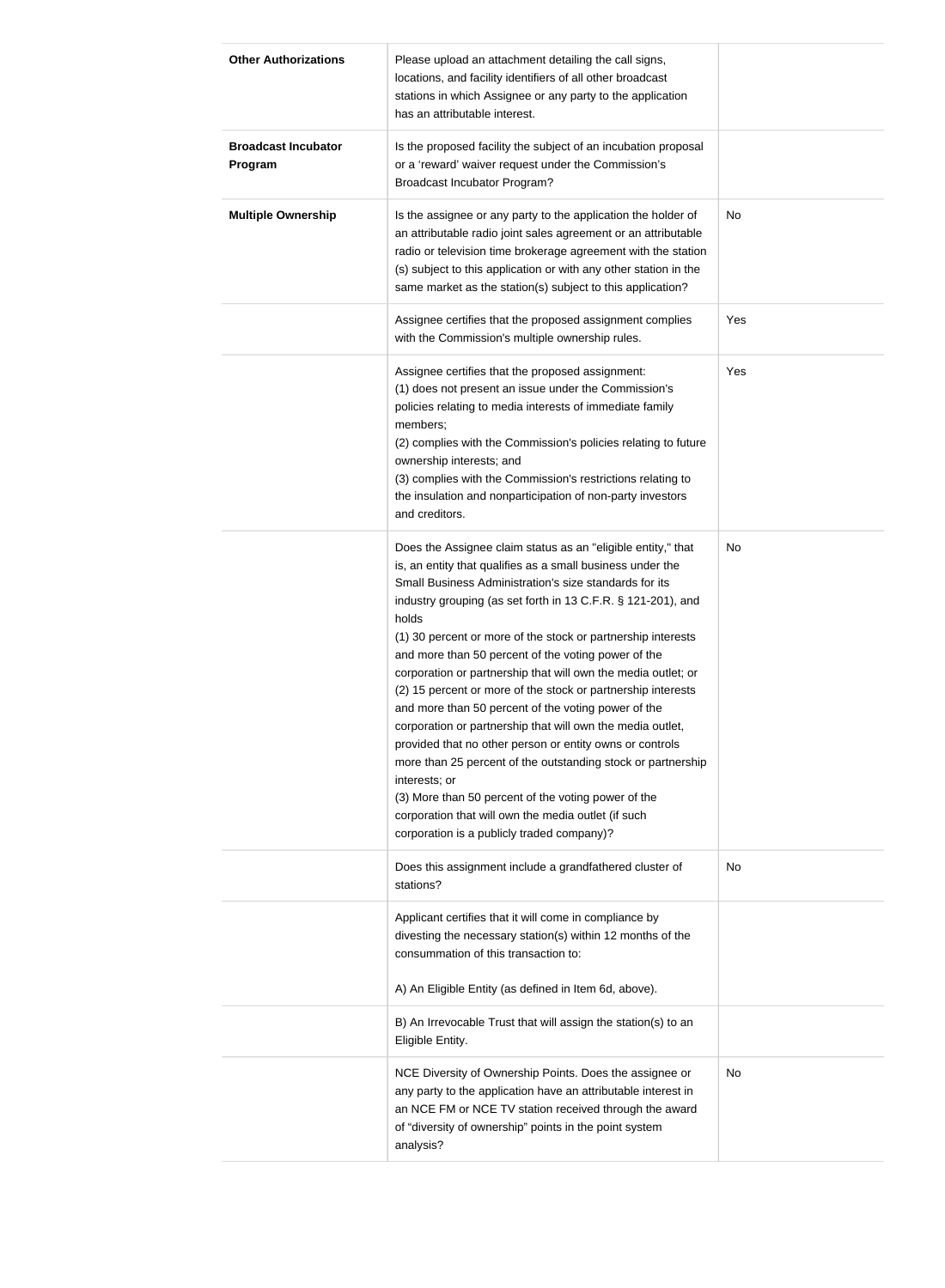|                                                     | If 'Yes,' the assignee certifies that (1) its attributable NCE<br>FM or NCE TV station has been on the air for at least four<br>years; and/or (2) none of the proposed assigned stations<br>overlap the principal community contour of the NCE FM or<br>NCE TV station received through the award of diversity<br>points in the point system analysis (see 47 CFR Section<br>73.7005(c)).                                                                                        |     |
|-----------------------------------------------------|----------------------------------------------------------------------------------------------------------------------------------------------------------------------------------------------------------------------------------------------------------------------------------------------------------------------------------------------------------------------------------------------------------------------------------------------------------------------------------|-----|
| <b>Acquisition of Control</b>                       | Please upload an attachment listing the file number and date<br>of grant of FCC Form 301, 314, or 315 application by which<br>the Commission approved the qualifications of the individual<br>or entity with a pre-existing interest in the licensee/permittee<br>that is now acquiring control of the licensee/permittee as a<br>result of the grant of this application.                                                                                                       |     |
| <b>Character Issues</b>                             | Assignee certifies that neither assignee nor any party to the<br>application has or has had any interest in, or connection with:<br>(a) any broadcast application in any proceeding where<br>character issues were left unresolved or were resolved<br>adversely against the applicant or any party to the<br>application; or<br>(b) any pending broadcast application in which character<br>issues have been raised.                                                            | Yes |
| <b>Adverse Findings</b>                             | Assignee certifies that, with respect to the assignee and<br>each party to the application, no adverse finding has been<br>made, nor has an adverse final action been taken by any<br>court or administrative body in a civil or criminal proceeding<br>brought under the provisions of any law related to any of the<br>following: any felony; mass media-related antitrust or unfair<br>competition; fraudulent statements to another governmental<br>unit; or discrimination. | Yes |
| <b>Financial Qualifications</b>                     | Assignee certifies that sufficient net liquid assets are on<br>hand or are available from committed sources to<br>consummate the transaction and operate the station(s) for<br>three months.                                                                                                                                                                                                                                                                                     | Yes |
| <b>Program Service</b><br><b>Certification</b>      | Assignee certifies that it is cognizant of and will comply with<br>its obligations as a Commission licensee to present a<br>program service responsive to the issues of public concern<br>facing the station's community of license and service area.                                                                                                                                                                                                                            | Yes |
| <b>Auction Authorization</b>                        | Assignee certifies that where less than five years have<br>passed since the issuance of the construction permit and the<br>permit had been acquired in an auction through the use of a<br>bidding credit or other special measure, it would qualify for<br>such credit or other special measure.                                                                                                                                                                                 | N/A |
| <b>Equal Employment</b><br><b>Opportunity (EEO)</b> | If the applicant proposes to employ five or more full-time<br>employees, applicant certifies that it is filing simultaneously<br>with this application a Model EEO Program Report on FCC<br>Form 396-A.                                                                                                                                                                                                                                                                          | Yes |

| <b>Assignee Alien</b><br>Ownership | Question                                                                                                                                              | Response |
|------------------------------------|-------------------------------------------------------------------------------------------------------------------------------------------------------|----------|
|                                    | 1) Is the applicant a foreign government or the representative of any foreign government as specified in Section<br>310(a) of the Communications Act? | No       |
|                                    | 2) Is the applicant an alien or the representative of an alien? (Section $310(b)(1)$ )                                                                | No       |
|                                    | 3) Is the applicant a corporation, or non-corporate entity, that is organized under the laws of any foreign<br>government? (Section 310(b)(2))        | No       |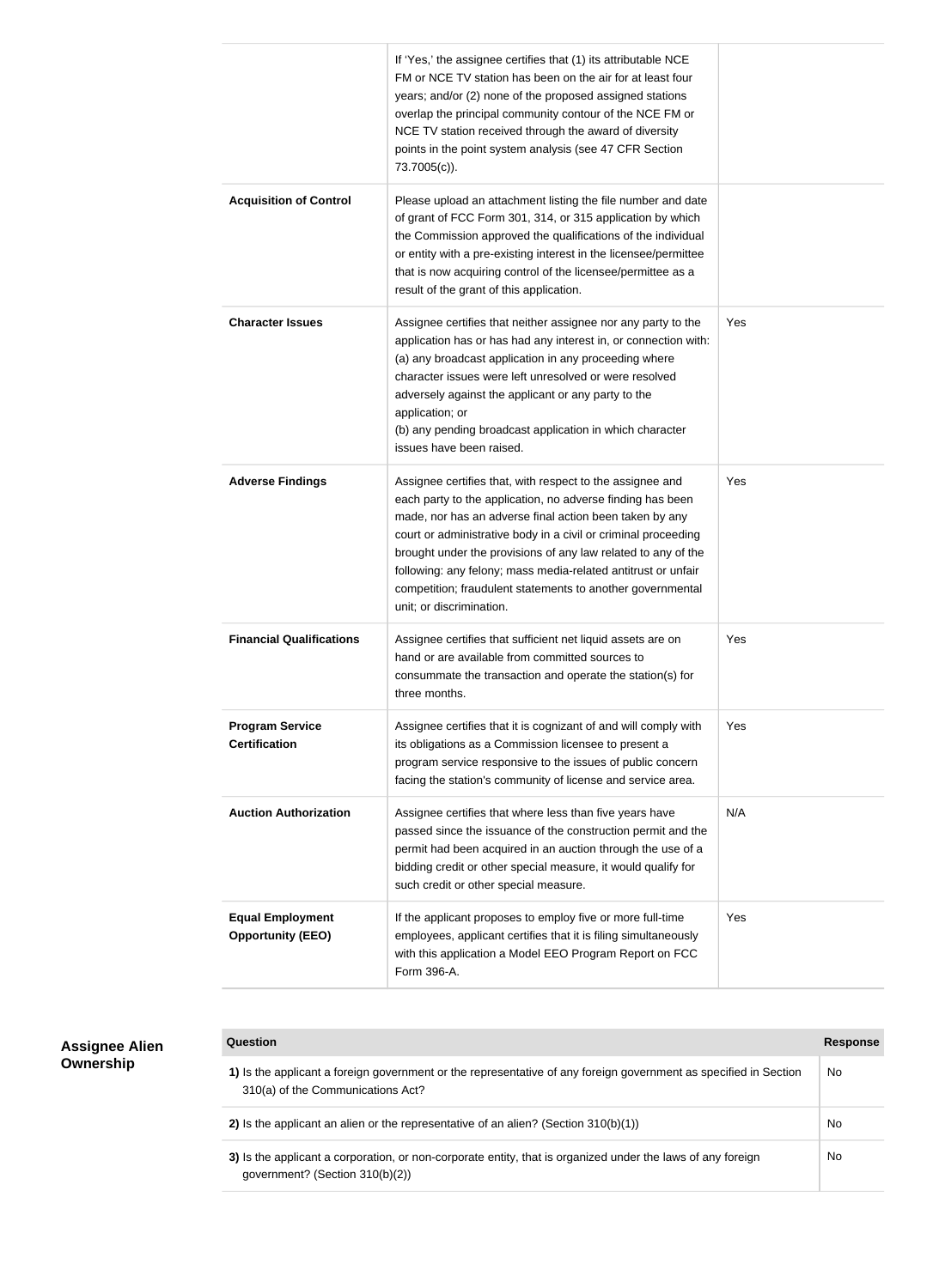| 4) Is the applicant an entity of which more than one-fifth of the capital stock, or other equity or voting interest, is<br>owned of record or voted by aliens or their representatives or by a foreign government or representative<br>thereof or by any entity organized under the laws of a foreign country? (Section 310(b)(3))                                                 | No.       |
|------------------------------------------------------------------------------------------------------------------------------------------------------------------------------------------------------------------------------------------------------------------------------------------------------------------------------------------------------------------------------------|-----------|
| 5) Is the applicant directly or indirectly controlled by any other entity of which more than one-fourth of the capital<br>stock, or other equity or voting interest, is owned of record or voted by aliens, their representatives, or by a<br>foreign government or representative thereof, or by any entity organized under the laws of a foreign country?<br>(Section 310(b)(4)) | <b>No</b> |
| 6) Has the applicant received a declaratory ruling(s) under Section 310(b)(4) of the Communications Act?                                                                                                                                                                                                                                                                           | No        |
| 6a) Enter the citation of the applicable declaratory ruling by DA/FCC number, FCC Record citation, release date,<br>or any other identifying information.                                                                                                                                                                                                                          |           |
| 7) Has there been any change in the applicant's foreign ownership since issuance of the declaratory ruling(s)<br>cited in response to Question 6?                                                                                                                                                                                                                                  |           |
| 8) Does the applicant certify that it is in compliance with the terms and conditions of the foreign ownership<br>declaratory ruling(s) cited in response to Question 6?                                                                                                                                                                                                            |           |
| 9) In connection with this application, is the applicant filing a foreign ownership Petition for Declaratory Ruling<br>pursuant to Section 310(b)(4) of the Communications Act?                                                                                                                                                                                                    | No.       |

| <b>Rebroadcast</b><br><b>Certifications for</b><br><b>W281CB</b> | <b>Question</b>                                                                                                                                                                                                                                                                                                                                                                                                                                                                                                           | <b>Response</b> |
|------------------------------------------------------------------|---------------------------------------------------------------------------------------------------------------------------------------------------------------------------------------------------------------------------------------------------------------------------------------------------------------------------------------------------------------------------------------------------------------------------------------------------------------------------------------------------------------------------|-----------------|
|                                                                  | For applicants proposing rebroadcasts who are not the<br>licensee of the primary station, the applicant certifies that<br>written authority has been obtained from the licensee of the<br>station whose programs are to be retransmitted.                                                                                                                                                                                                                                                                                 | N/A             |
|                                                                  | Primary station proposed to be rebroadcast; facility ID:                                                                                                                                                                                                                                                                                                                                                                                                                                                                  | 43879           |
|                                                                  | Applicant certifies that it is not the licensee or permittee of<br>the commercial primary station being rebroadcast and that<br>neither it nor any parties to the application have any interest<br>in or connection with the commercial primary station being<br>rebroadcast. See 47 C.F.R. Section 74.1232(d).                                                                                                                                                                                                           | N/A             |
|                                                                  | Applicant certifies that the FM translator's (a) 1 mV/m<br>coverage contour does not extend beyond the protected<br>contour of the commercial FM primary station to be<br>rebroadcast, or (b) entire 1 mV/m coverage contour is<br>contained within the greater of either: (i) the 2 mV/m daytime<br>contour of the commercial AM primary station to be<br>rebroadcast, or (ii) a 25-mile radius centered at the<br>commercial AM primary station's transmitter site.                                                     | Yes             |
|                                                                  | Applicant certifies that it is in compliance with 47 C.F.R.<br>Section 74.1232(e), which prohibits a FM translator station<br>whose coverage contour extends beyond the protected<br>contour of the commercial FM primary station being<br>rebroadcast, from receiving support (except for specified<br>technical assistance), before, during, or after construction,<br>directly or indirectly, from the primary station, or any person<br>or entity having any interest in, or connection with, the<br>primary station. | N/A             |

**Assignee Section Question Response Certification**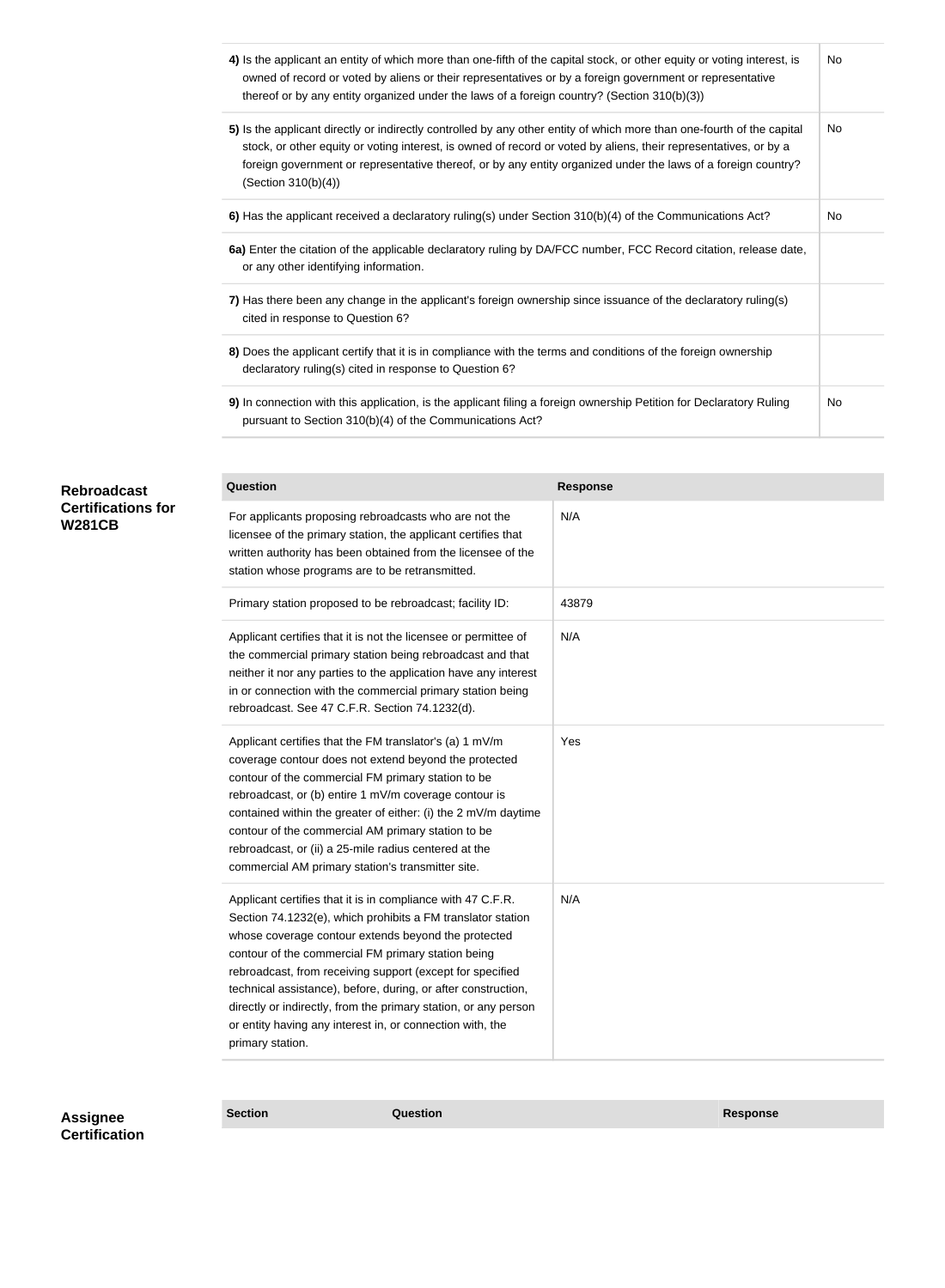| <b>General Certification</b><br><b>Statements</b> | Assignee certifies that it has answered each question in this<br>application based on its review of the application instructions<br>and worksheets. Assignee further certifies that where it has<br>made an affirmative certification below, this certification<br>constitutes its representation that the application satisfies<br>each of the pertinentstandards and criteria set forth in the<br>application instructions and worksheets.                                                                                                                                                                                                                                                                                                                                                                                                              |                                                         |
|---------------------------------------------------|-----------------------------------------------------------------------------------------------------------------------------------------------------------------------------------------------------------------------------------------------------------------------------------------------------------------------------------------------------------------------------------------------------------------------------------------------------------------------------------------------------------------------------------------------------------------------------------------------------------------------------------------------------------------------------------------------------------------------------------------------------------------------------------------------------------------------------------------------------------|---------------------------------------------------------|
|                                                   | The Assignee certifies that neither the Assignee nor any<br>other party to the application is subject to a denial of Federal<br>benefits pursuant to §5301 of the Anti-Drug Abuse Act of<br>1988, 21 U.S.C. § 862, because of a conviction for<br>possession or distribution of a controlled substance. This<br>certification does not apply to applications filed in services<br>exempted under §1.2002(c) of the rules, 47 CFR. See §1.<br>2002(b) of the rules, 47 CFR § 1.2002(b), for the definition of<br>"party to the application" as used in this certification § 1.2002<br>(c). The Assignee certifies that all statements made in this<br>application and in the exhibits, attachments, or documents<br>incorporated by reference are material, are part of this<br>application, and are true, complete, correct, and made in<br>good faith.   |                                                         |
| <b>Authorized Party to Sign</b>                   | <b>FAILURE TO SIGN THIS APPLICATION MAY RESULT IN</b><br>DISMISSAL OF THE APPLICATION AND FORFEITURE<br>OF ANY FEES PAID<br>Upon grant of this application, the Authorization Holder may<br>be subject to certain construction or coverage requirements.<br>Failure to meet the construction or coverage requirements<br>will result in automatic cancellation of the Authorization.<br>Consult appropriate FCC regulations to determine the<br>construction or coverage requirements that apply to the type<br>of Authorization requested in this application.<br>WILLFUL FALSE STATEMENTS MADE ON THIS FORM<br>OR ANY ATTACHMENTS ARE PUNISHABLE BY FINE AND<br>/OR IMPRISONMENT (U.S. Code, Title 18, §1001) AND/OR<br>REVOCATION OF ANY STATION AUTHORIZATION (U.S.<br>Code, Title 47, §312(a)(1)), AND/OR FORFEITURE (U.S.<br>Code, Title 47, §503). |                                                         |
|                                                   | I certify that this application includes all required and<br>relevant attachments.                                                                                                                                                                                                                                                                                                                                                                                                                                                                                                                                                                                                                                                                                                                                                                        | Yes                                                     |
|                                                   | I declare, under penalty of perjury, that I am an authorized<br>representative of the above-named applicant for the<br>Authorization(s) specified above.                                                                                                                                                                                                                                                                                                                                                                                                                                                                                                                                                                                                                                                                                                  | Matthew W Lightner, W.<br>Sole LLC Member<br>08/04/2021 |
|                                                   |                                                                                                                                                                                                                                                                                                                                                                                                                                                                                                                                                                                                                                                                                                                                                                                                                                                           |                                                         |

| <b>Assignor</b><br><b>Certification</b> | <b>Section</b>                                    | Question                                                                                                                                                                                                                                                                                                                                                                                                                                     | Response |
|-----------------------------------------|---------------------------------------------------|----------------------------------------------------------------------------------------------------------------------------------------------------------------------------------------------------------------------------------------------------------------------------------------------------------------------------------------------------------------------------------------------------------------------------------------------|----------|
|                                         | <b>General Certification</b><br><b>Statements</b> | Assignor certifies that it has answered each question in this<br>application based on its review of the application instructions<br>and worksheets. Assignor further certifies that where it has<br>made an affirmative certification below, this certification<br>constitutes its representation that the application satisfies<br>each of the pertinentstandards and criteria set forth in the<br>application instructions and worksheets. |          |
|                                         |                                                   |                                                                                                                                                                                                                                                                                                                                                                                                                                              |          |